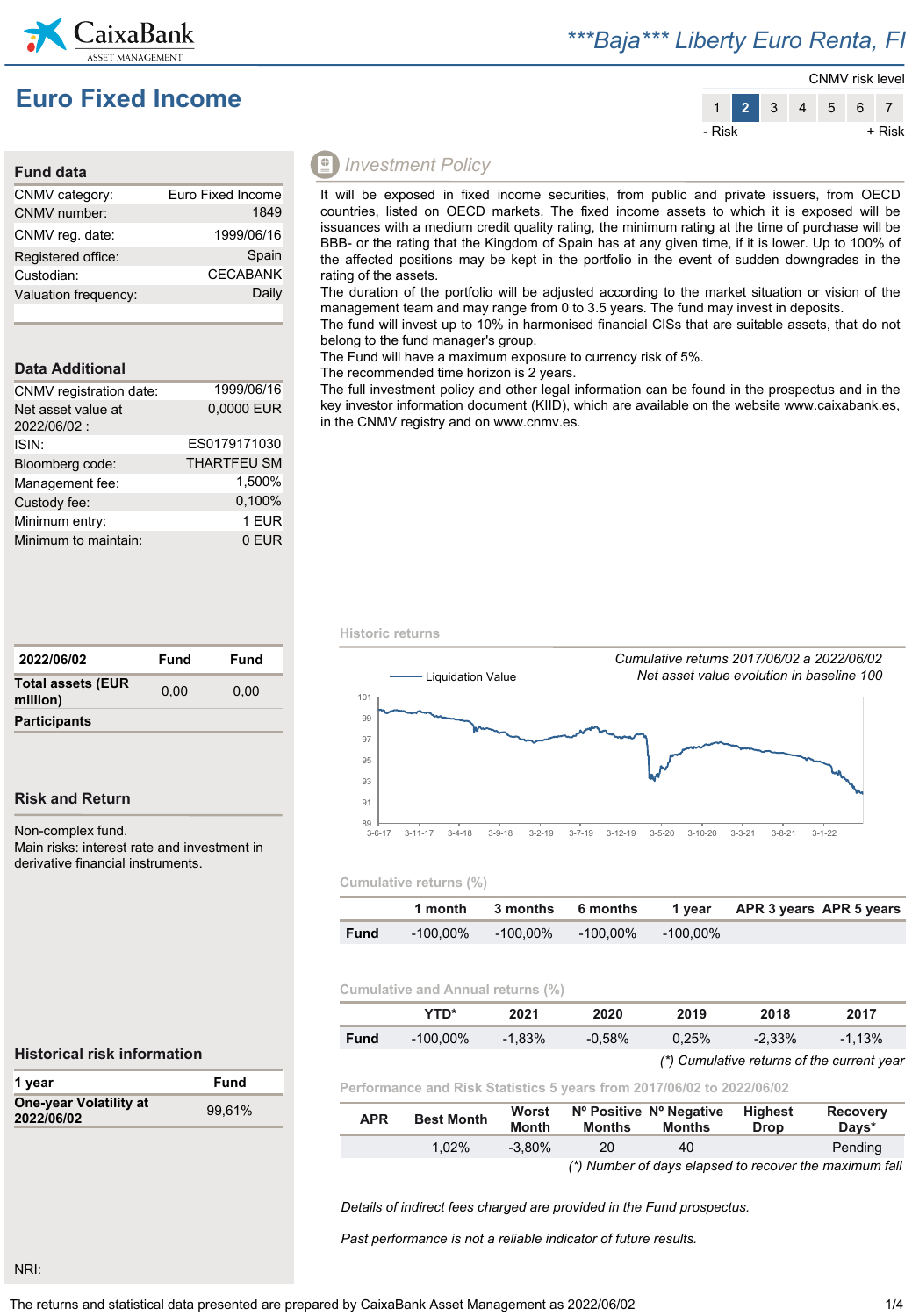

## *\*\*\*Baja\*\*\* Liberty Euro Renta, FI*





### **Investment process**

The process of selecting and managing fixed income assets is based on ongoing analysis of the macroeconomic situation, and the states, bodies and entities that issues bonds and influence the market. This is a totally integrated investment process, combing topdown and bottom-up investment processes, and considering both internal ideas and eternal analysis of third parties. The key variables to manage include interest rate and credit risk. Once these risks have been determined, decisions are made on how to implement them by type of fixed income asset. The portfolio structure is designed considering criteria such as the geographic and sector distribution of the securities. Distribution by maturities, degree of subordination and rating are also considered. Actively managed fixed income funds are monitored on a daily basis. The portfolios are subsequently adjusted to reflect changes in market conditions, expectations and prices.



### Unavailable



### **Fund management team**

sin comentario

*(\*)Average IRR obtained from the lowest potential performance of the bonds held in portfolio, taking into account their maturities, without the issuer effectively defaulting*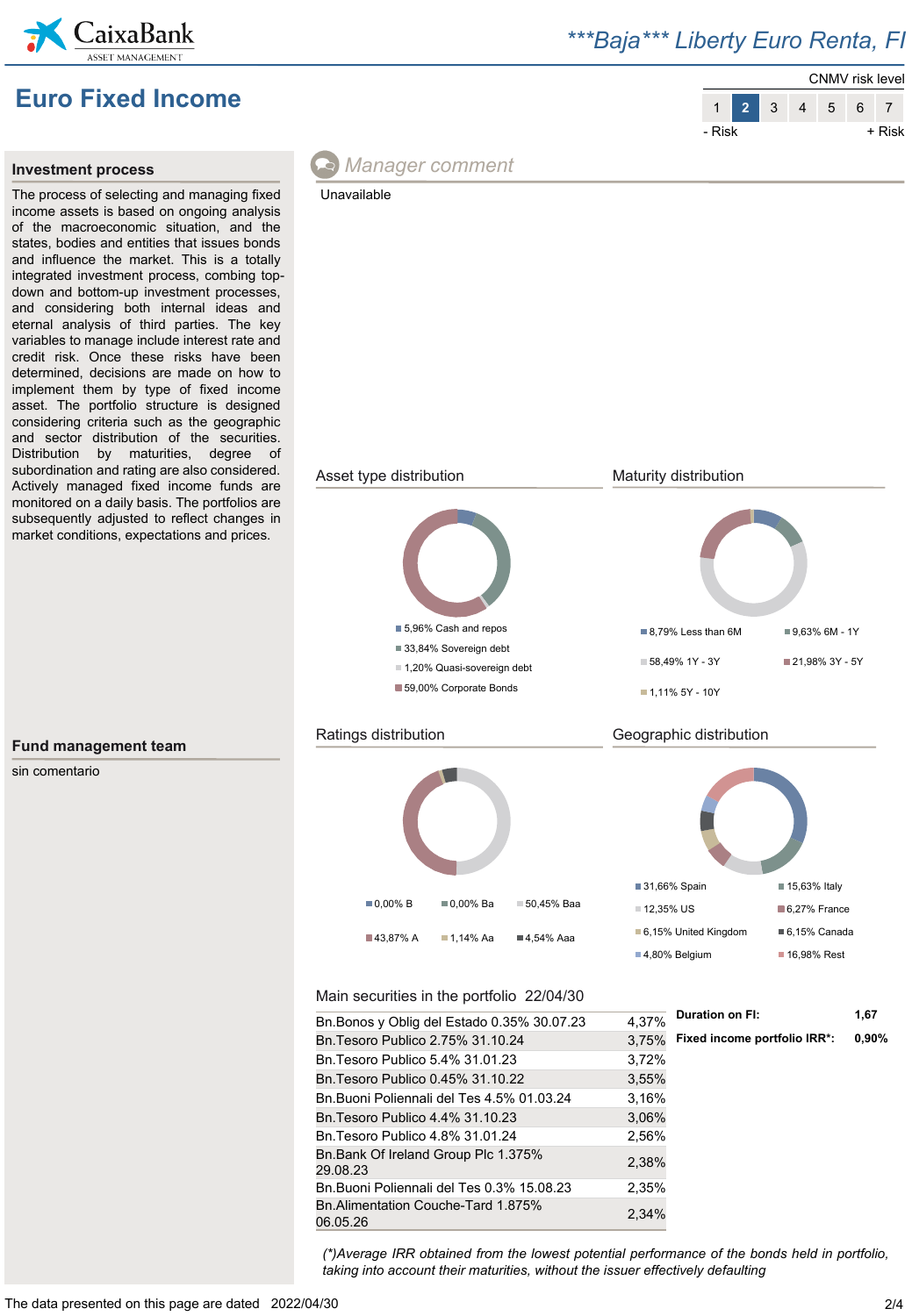

### *Information for customers before investing*

The customer will receive: a basic prospectus or key information document for investors and latest six-month report.

### *Information for customers after investing*

As a unit holder, the customer will receive by post, or by email on prior request, a statement showing the position of all his/her funds (once a month if transactions have been made or at year end if none have been made), a six-month report, an annual report and (on prior request) quarterly reports. The customer may expressly request not to receive these periodic reports.

### *Customer transactions*

Customers must sign an order slip to perform a transaction. The slip serves as documentary accreditation of the order to buy or sell units or shares, placed by the unit holder with the Fund Promoter. In the case of online purchases, for all intents and purposes, inputting the password needed to perform the transaction will be treated as an order placed by the unit holder with the Fund Promoter. The customer will subsequently receive a receipt with details showing that the order has been executed.

### *Restrictions on sale*

This product cannot be sold to US citizens or residents because it is not possible to comply with the obligation to register in that country the assets sold to its citizens.

### *Subscription and redemption procedure*

Orders placed by a unit holder after 3:00 p.m. or on a non-trading day will be processed along with those placed on the next trading day. Fund Promoters can establish cut-off times that are different to and earlier than those generally established by the Management Company, providing the Fund Promoter duly notifies the unit holder of the cut-off times established.

# *Description of risks*

### *Credit risk:*

Investing in fixed income assets entails credit risk vis-à-vis the issuer and/or the issue. Credit risk is the risk that the issuer cannot repay the principal and interest when these are due. Credit rating agencies rate the solvency of some issuers/fixed income issues to indicate their probable credit risk. In general, the price of a fixed income security will go down if the obligation to settle the principal or interest is not fulfilled, if the rating agencies downgrade the credit rating for the issuer or issue, or if other news affects market perception of the credit risk. Issuers and issues with high credit ratings entail low credit risk, while issuers and issues with a medium credit rating entail moderate credit risk. A high level of credit risk is assumed if no rating is required for issuers of fixed income securities or if issuers or issues with a low credit rating are selected.

### *Risk of investment in emerging countries:*

Investments in emerging countries may be more volatile than those in developed markets. Some of these countries may have relatively unstable governments, economies based on a limited number of industries, and securities markets on which few securities are traded. The risk of assets being nationalised or expropriated, and economic, political and social instability, are greater in emerging markets than in developed markets. Securities markets in emerging countries tend to have far lower trading volumes than a developed market, leading to a lack of liquidity and high price volatility.

### *Market risk:*

Market risk is a general risk that results from investing in any type of asset. Asset prices depend especially on the status of the financial markets, and the issuer's economic performance, which, in turn, is affected by the general state of the global economy and economic and political circumstances in each country. In particular, investments carry the following risks:

### •*Market risk for investment in equities:*

Deriving from fluctuations in the price of equities. The equities market is generally highly volatile and therefore the price of equities can fluctuate widely.

### •*Interest rate risk:*

Variations or fluctuations in interest rates affect the price of fixed income assets. Increases in interest rates generally exert downward pressure on the price of these assets, while decreases in rates push up their price. The sensitivity of fixed income security prices to fluctuations in interest rates is greater the longer the security's term to maturity.

### •*Exchange rate risk:*

Investing in assets in currencies other than the reference currency of the holding entails a risk stemming from fluctuations in exchange rates.

### *Sector or geographical concentration risk:*

Concentrating a major part of investments in a single country or limited number of countries could involve assuming the risk of economic, political and social conditions in these countries having a significant impact on the returns on investment. Equally, the performance of a fund that concentrates investments in one economic sector or in a limited number of sectors will be closely linked to the performance of the companies in these sectors. Companies in the same sector often face the same hurdles, problems and regulatory burdens and, therefore, the price of their securities could fluctuate in a similar and more parallel manner to these or other market conditions. Consequently, concentration means that fluctuations in the prices of the assets in which investments have been made have a greater impact on the performance of the holding than if a more diversified portfolio is held.